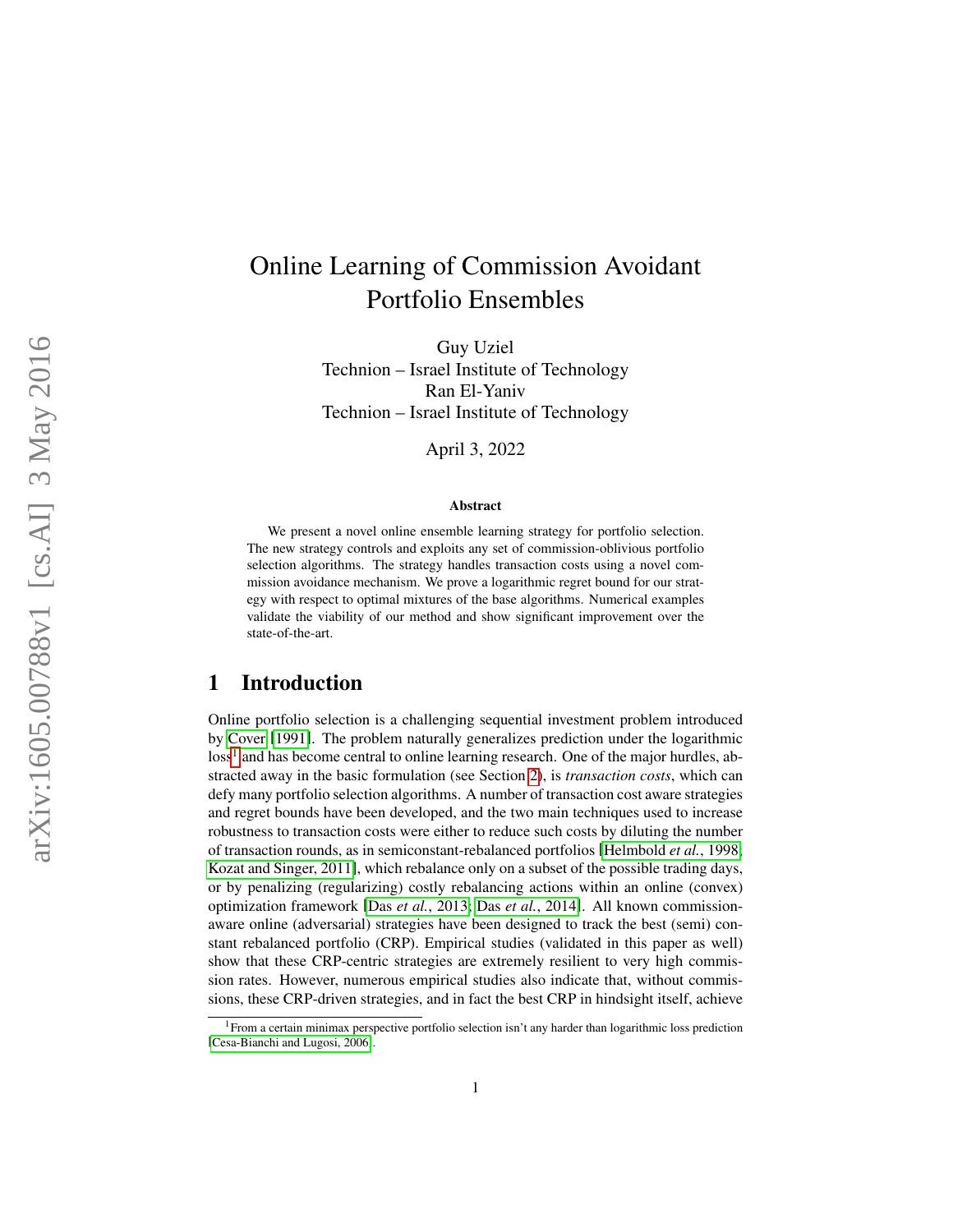inferior performance compared to strategies that are not CRP driven, such as those used by some mean-reversion algorithms (see, e.g., [Huang](#page-14-2) *et al.*; [Li and Hoi](#page-15-0) [\[2013;](#page-14-2) [2014\]](#page-15-0)). To complicate matters, the mean-reverting algorithms, which can achieve phenomenal results without commissions, are known to be extremely sensitive to commissions (a fact that is also validated here), and some of these methods can crash on some datasets even with moderate commissions.

The main question we tackle in this paper is: can we devise a principled method that will utilize the better algorithms so as to be more resilient to transaction costs? We answer this question in the affirmative and propose an ensemble strategy for controlling and exploiting any set of commission-oblivious portfolio selection base algorithms. Our ensemble strategy is designed to track the best convex combination of base algorithms while systematically avoiding costly rebalancing activity.

After presenting the strategy and proving a logarithmic regret bound with respect to the best in hindsight convex combination (appropriately constrained to reduce commissions), we present extensive empirical study of our strategy implemented as an ensemble over known online portfolio selection algorithms such as OLMAR [\[Li and](#page-14-3) [Hoi, 2012\]](#page-14-3) and Anticor [\[Borodin](#page-13-4) *et al.*, 2004]. The strategy can effectively handle a range of rates (including 1% proportional transaction costs on almost all the common datasets), and exhibits a graceful performance degradation with commission cost rates. Moreover, it consistently outperforms the known commission-aware strategies.

Our learning algorithm, together with its analysis, extend the composite objective mirror descent (COMID) framework of [Duchi](#page-14-4) *et al.* [\[2010\]](#page-14-4), so as to handle expconcave loss function (rather than only convex and strongly convex loss functions), which allows our algorithm to achieve  $O(\log T)$  regret with respect to the best possible choice in hindsight. While COMID can be applied as well, it would result in a significantly worse  $O(\sqrt{T})$  regret bound.

## <span id="page-1-0"></span>2 Online Portfolio Selection

In Cover's classic portfolio selection setting [\[Cover, 1991\]](#page-13-0), we are given a market with n stocks and consider an online game between an algorithm and an adversary played through T rounds (say, days). On each day t the market is represented by a *market vector*  $X_t$  of relative prices,  $X_t \triangleq (x_1^t, x_2^t, ..., x_n^t)$ , where for each  $i = 1, ..., n$ ,  $x_i^t \geq 0$  is the *relative price* of stock *i*, defined to be the ratio of its closing price on day t relative to its closing price on day  $t - 1$ . We denote by  $X \triangleq X_1, \ldots, X_T$  the sequence of T market vectors for the entire game. The algorithm's *portfolio* for day t is  $\mathbf{b}_t \triangleq (b_1^t, b_2^t, \dots, b_n^t)$ , where  $b_i^t \geq 0$  is the wealth allocation for stock *i*. We require that the portfolio satisfy  $\sum_{i=1}^{m} b_i^i = 1$ . Thus,  $\mathbf{b}_t$  specifies the online player's wealth allocation for each of the *n* stocks on day *t*, and  $b_i^t$  is the fraction of total current wealth invested in stock i on that day. We denote by  $\mathbf{B} \triangleq \mathbf{b}_1, \ldots, \mathbf{b}_T$  the sequence of T portfolios played by the algorithm for the entire game. The portfolio sequence where all  $\mathbf{b}_i$  equal the same fixed portfolio is called a *constant rebalanced portfolio* (CRP). At the start of each trading day t, the algorithm chooses a portfolio  $\mathbf{b}_t$ . Thus, by the end of day t, the player's wealth is multiplied by  $\langle \mathbf{b}_t, \mathbf{X}_t \rangle = \sum_{i=1}^n b_i^t x_i^t$ , and assuming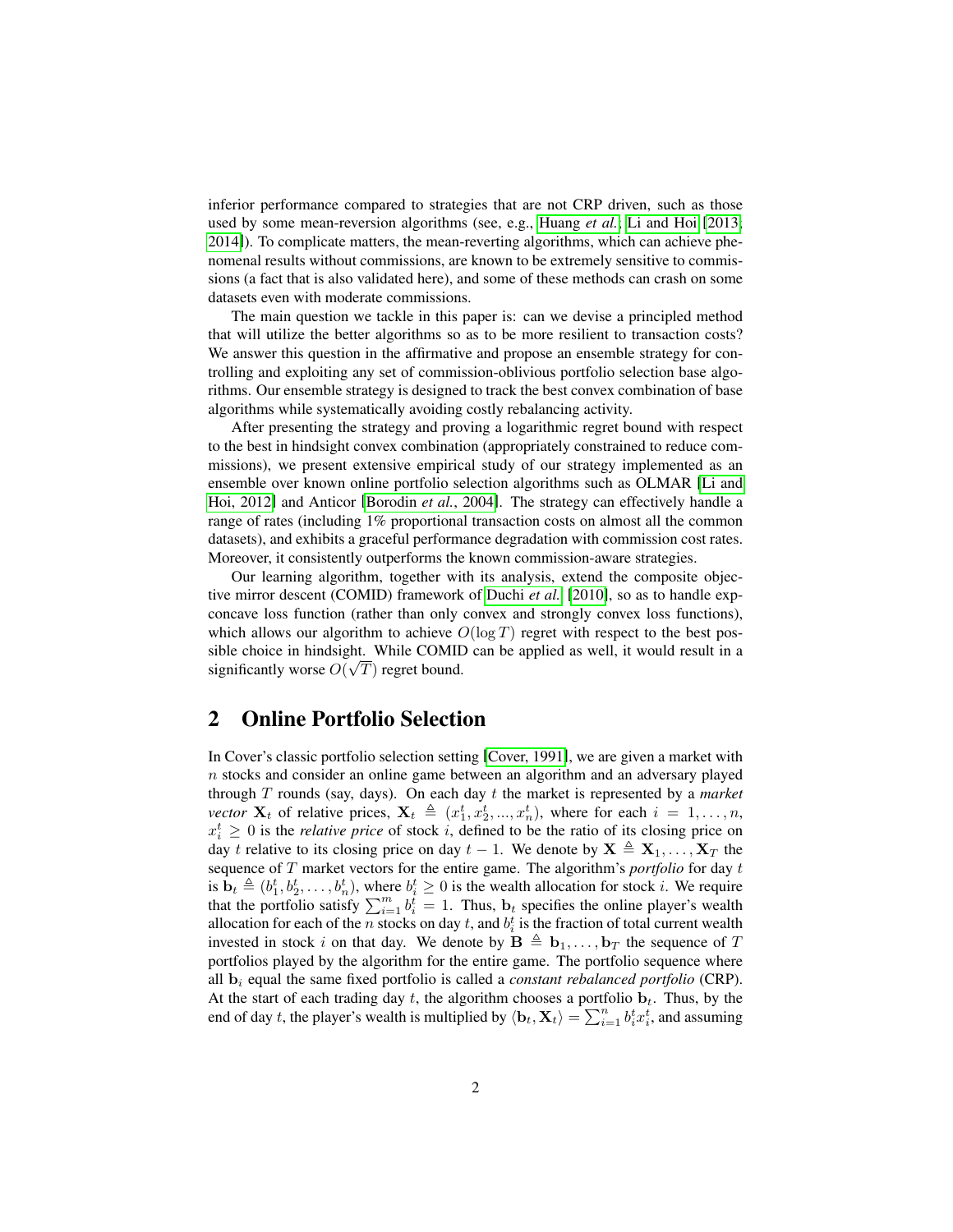initial wealth of \$1, the player's cumulative wealth by the end of the game is therefore

$$
R_T(\mathbf{B}, \mathbf{X}) \triangleq \prod_{t=1}^T \langle \mathbf{b}_t, \mathbf{X}_t \rangle.
$$
 (1)

In the setting above, it is common to consider the logarithmic cumulative wealth,  $\log R_T(\mathbf{B}, \mathbf{X})$ , which can be expressed as a summation of the logarithmic daily wealth increases,  $log(\langle \mathbf{b}_t, \mathbf{X}_t \rangle)$ .

In the online (worst-case) approach to portfolio learning the goal is to online generate a sequence  $\{b_t\}$  of portfolios that compete with the best-in-hindsight fixed portfolio, denoted  $\mathbf{b}_*$ . Letting  $f_t(\mathbf{b})$  be the round t loss of portfolio b (in our case,  $f_t(\mathbf{b}) = -\log(\langle \mathbf{b}_t, \mathbf{X}_t \rangle)$ , we define the regret of sequence  $\{\mathbf{b}_t\}$  as

$$
\text{Regret} \triangleq \sum_{t=1}^T \left( f_t(\mathbf{b}_t) - f_t(\mathbf{b}_*) \right).
$$

In this paper we are mainly concerned with portfolio *ensembles*, where the weights  $\mathbf{b}_t$ are over trading algorithms and b<sup>∗</sup> represents the optimal-in-hindsight fixed ensemble.

#### 2.1 Introducing Transaction Costs

The vanilla portfolio selection model presented above abstracts away transaction costs. These costs should account for several components including: *commissions*, *slippage* (a.k.a. *implementation shortfall*), and *market impact costs*. Commissions are service charges required by brokerage firms or exchanges for handling the purchase or sale of securities. Slippage is the price difference between the time we decide to buy/sell a security and the time the transaction is actually executed in the exchange. Market impact costs (which can be related to slippage) are price differentials incurred when supply and demand dynamically respond to our own orders (e.g., a large buy order on a relatively illiquid security is likely to push its price up).

As opposed to modeling brokerage commissions, which follow a fixed and known schedule (agreed upon with the broker), a precise modeling of slippage and market im-pact costs is extremely challenging.<sup>[2](#page-2-0)</sup> As a first approximation, however, it is common to apply a linear transaction cost model where each transaction incurs a cost proportional to its size [\[Blum and Kalai, 1999;](#page-13-5) Lobo *et al.*[, 2007\]](#page-15-1). [3](#page-2-1) We therefore focus on the following simple multiplicative (proportional) cost model, commonly used in the online portfolio selection literature (see, e.g., [Borodin and El-Yaniv](#page-13-6) [\[2005\]](#page-13-6), Sec. 14.5.4). In this model, commissions are specified via a fixed parameter,  $0 < \gamma$ , called the *commission rate*, and for buying (or selling) \$d worth of any stock, the player must pay commission of  $\frac{1}{2}d$ . Thus, the transaction cost incurred when the player rebalances a portfolio b to portfolio b' is  $\frac{\gamma}{2}||\mathbf{b} - \mathbf{b}'||_1$ . In the present transaction cost model we assume that commissions are *self-refinanced* and the player pays them immediately after

<span id="page-2-0"></span> ${}^{2}$ These costs depend on many factors, including, for example, the type of order used, liquidity and limit order book dynamics, or recent transactions history.

<span id="page-2-1"></span><sup>&</sup>lt;sup>3</sup>In practice, market impact costs are often considered to be a concave function of the amount traded [Lobo *et al.*[, 2007\]](#page-15-1).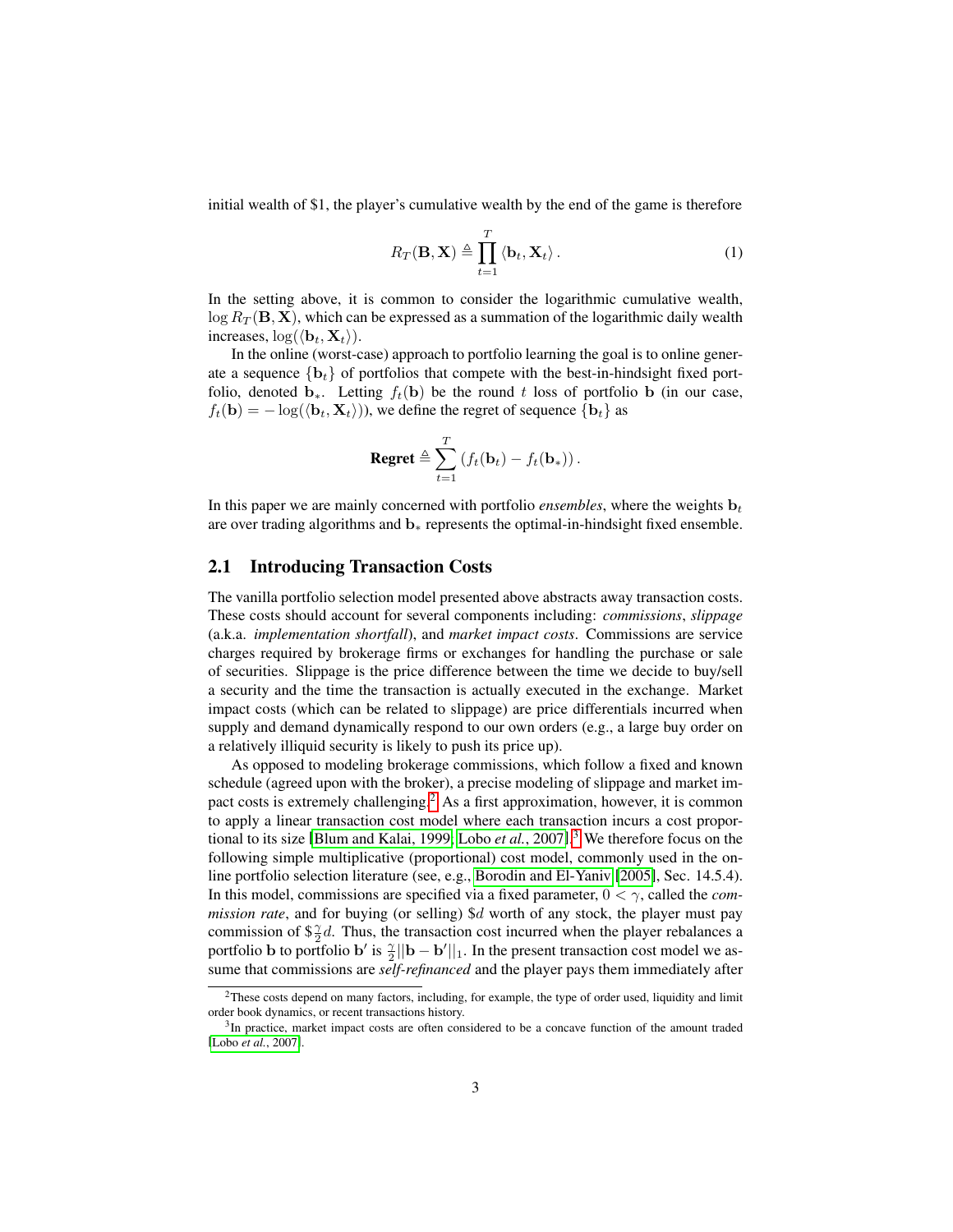performing the daily transactions. Thus, on day t, after rebalancing to portfolio  $\mathbf{b}_t$ , the market vector  $X_t$  is revealed and portfolio  $b_t$  becomes

$$
\hat{\mathbf{b}}_t \triangleq \frac{1}{\langle \mathbf{b}_t, \mathbf{X}_t \rangle} (b_1 x_1, b_2 x_2, \dots, b_n x_n). \tag{2}
$$

Therefore, the commission incurred to rebalance to the next day's portfolio,  $\mathbf{b}_{t+1}$ , is

<span id="page-3-0"></span>
$$
\frac{\gamma}{2}||\mathbf{b}_{t+1} - \hat{\mathbf{b}}_t||_1, \tag{3}
$$

which is paid from the current wealth,  $\langle \mathbf{b}_t, \mathbf{X}_t \rangle$ . Altogether, the cumulative wealth of a player paying commission at rate  $\gamma$  is

$$
R_T^{\gamma}(\mathbf{B}, \mathbf{X}) = \prod_{t=1}^T \left( \langle \mathbf{b}_t, \mathbf{X}_t \rangle \left[ 1 - \frac{\gamma}{2} || \mathbf{b}_{t+1} - \hat{\mathbf{b}}_t ||_1 \right] \right).
$$

## <span id="page-3-1"></span>3 Related Work and Contributions

The study of portfolio optimization with transaction costs within mainstream finance is a huge topic, beyond our scope. Such studies typically have a traditional operations research flavor where stochastic optimization is carried out under specific distributions; see, e.g., [Davis and Norman;](#page-13-7) [Konno and Wijayanayake;](#page-14-5) [Lobo](#page-15-1) *et al.* [\[1990;](#page-13-7) [2001;](#page-14-5) [2007\]](#page-15-1). In the brief survey below we only refer to related works emerging from the online learning (adversarial) line of research initiated by [Cover](#page-13-0) [\[1991\]](#page-13-0).

[Blum and Kalai](#page-13-5) [\[1999\]](#page-13-5) are perhaps the first who studied commissions in online portfolio selection and showed an elegant regret analysis for Cover and Ordentlich's universal portfolios (UP) algorithm [Cover and Ordentlich](#page-13-8) [\[1996\]](#page-13-8), which pays proportional commissions. The idea of semiconstant-rebalanced portfolios (SCRP), which dilute the number of rebalancing trading days for commission reduction, was first mentioned briefly by [Helmbold](#page-14-0) *et al.* [\[1998\]](#page-14-0) and then studied in-depth by [Kozat and](#page-14-6) [Singer;](#page-14-6) [Kozat and Singer](#page-14-7) [\[2008;](#page-14-6) [2009\]](#page-14-7), who utilized the context tree weighting (CTW) lossless compression algorithm of [Willems](#page-15-2) *et al.* [\[1995\]](#page-15-2) to track the best days for rebalancing. The resulting portfolio algorithm was shown to achieve sub-linear regret with respect to the best k days of rebalancing, provided that  $k = o(T)$ . Recently, [Huang](#page-14-8) *[et al.](#page-14-8)* [\[2015\]](#page-14-8) introduced two algorithms, SUP and SUP-q, which improve the SCRP algorithms in the sense that they follow the best (global) CRP (SUP) and best horizon  $q$  CRP (SUP- $q$ ) instead of following a specific (given) CRP as SCRP does. The SUP algorithms are shown in [Huang](#page-14-8) *et al.* [\[2015\]](#page-14-8) to outperform SCRP on many random projections of the NYSE-o and SP500 datasets over two stocks.

A different approach, presented by Das *[et al.](#page-13-1)*; Das *[et al.](#page-13-2)* [\[2013;](#page-13-1) [2014\]](#page-13-2), is called Online Lazy Updates (OLU) and proposes to deal with transaction costs by taking **, the next round portfolio, to be the simplex vector minimizing** 

$$
-\eta \log(\langle \mathbf{b}_{t+1}, \mathbf{X}_t \rangle) + \frac{1}{2} ||\mathbf{b}_{t+1} - \mathbf{b}_t||_2^2 + \lambda ||\mathbf{b}_{t+1} - \mathbf{b}_t||_1.
$$

The added  $\ell_1$  regularization term was introduced to encourage sparse portfolio updates. The idea is to use this norm as a proxy to the true proportional transaction cost incurred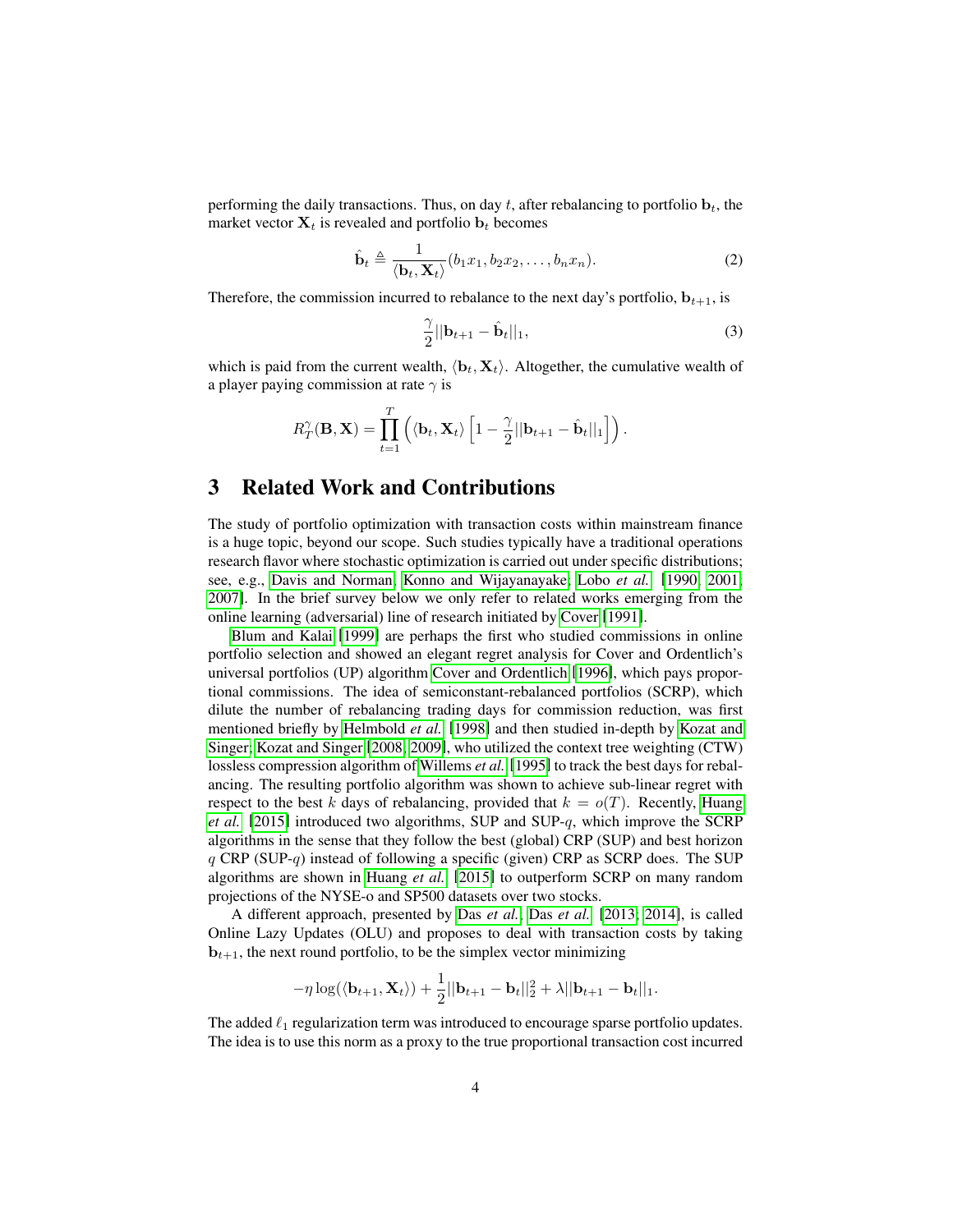by the update as given by Equation [\(3\)](#page-3-0). A drawback of this result is that the  $O($ √  $\scriptstyle T)$ regret bound for OLU holds only for  $\lambda \approx \frac{1}{\sqrt{\lambda}}$  $\frac{1}{\overline{T}}$ , which means that the effectiveness of this regularizer diminishes as  $T$  gets larger.

Our motivation for the present work is the empirical observation that the performance of the above methods is not consistently satisfying across common benchmark datasets. While these algorithms can handle commissions very well, their starting point in a setting without commissions is hopeless. This stems from the fact that they are all designed to track the performance of an empirically inferior comparison class, namely the class of CRP strategies. As shown in a number of empirical studies (e.g., [Borodin](#page-13-4) *et al.*; Li *[et al.](#page-15-3)*; [Li and Hoi;](#page-14-3) [Huang](#page-14-2) *et al.* [\[2004;](#page-13-4) [2012;](#page-15-3) [2012;](#page-14-3) [2013\]](#page-14-2)), even the best CRP *computed in hindsight* itself is not a strong contender relative to other known algorithms such as several mean-reversion methods, which attempt to exploit recurring statistical inefficiencies in market behavior (e.g., [Li and Hoi](#page-14-3) [\[2012\]](#page-14-3)), and a family of pattern matching algorithms proposed by [Algoet and Cover](#page-13-9) [\[1988\]](#page-13-9), Györfi *[et al.](#page-15-4)*; Györfi *et al.* [\[2008;](#page-14-9) [2007\]](#page-14-10), and Li *et al.* [\[2011\]](#page-15-4). See Table [3,](#page-11-0) which also validates the disadvantage of the best CRP (BCRP).

Another critical point with regard to the inferiority of CRP-driven methods is that in a commission-less setting even the most sophisticated universal algorithms do not appear to do any better than the simple uniform constant rebalancing portfolio (UCRP). This observation was first made by [Borodin](#page-13-4) *et al.* [\[2004\]](#page-13-4). We also observe a similar phenomenon in a setting with commissions, where UCRP achieves comparable performance to the known commission aware (CRP-driven) methods (see Section [5\)](#page-8-0).

In this paper we introduce a novel mechanism for commission avoidance combined within a new learning algorithm for ensembles applied over any set of (commissionoblivious) portfolio selection algorithms. We aim to track the best combination of those algorithms rather than the best CRP. Our regret analysis for the proposed method yields optimal logarithmic regret. We report an extensive empirical study of the proposed procedure, where we simulate its performance over the 6 (publicly available) benchmark datasets that were used in this area. The results indicate that the new ensemble algorithm outperforms all existing methods over a range of commission costs.

We note also that we succeeded to extend both the methods of [Kozat and Singer;](#page-14-6) [Kozat and Singer](#page-14-7) [\[2008;](#page-14-6) [2009\]](#page-14-7) and Das *[et al.](#page-13-1)*; Das *[et al.](#page-13-2)* [\[2013;](#page-13-1) [2014\]](#page-13-2) to track algorithms (rather than CRPs) and even devised appropriate regret bounds for them (not reported). The empirical results of these extensions were only marginally better than the original and we abandoned them.

## 4 Commission Avoidant Portfolio Ensemble

Our *commission avoidant portfolio ensemble* procedure (henceforth, CAPE) is constructed over a set of d sub-algorithms,  $A_1, \ldots, A_d$ , whose portfolios at round t are represented by the matrix  $\mathbf{P'_t} \triangleq (P_{t,1}, ..., P_{t,d})$ ; namely,  $P_{t,j}$  is the *n*-ary column vector specifying the round t allocation prescribed by sub-algorithm  $j = 1, \ldots, d$  to the n stocks.

To introduce the new commission avoidance mechanism, we present the diagram in Figure [1](#page-5-0) depicting the probability simplex over d stocks ( $d = 3$  in the diagram).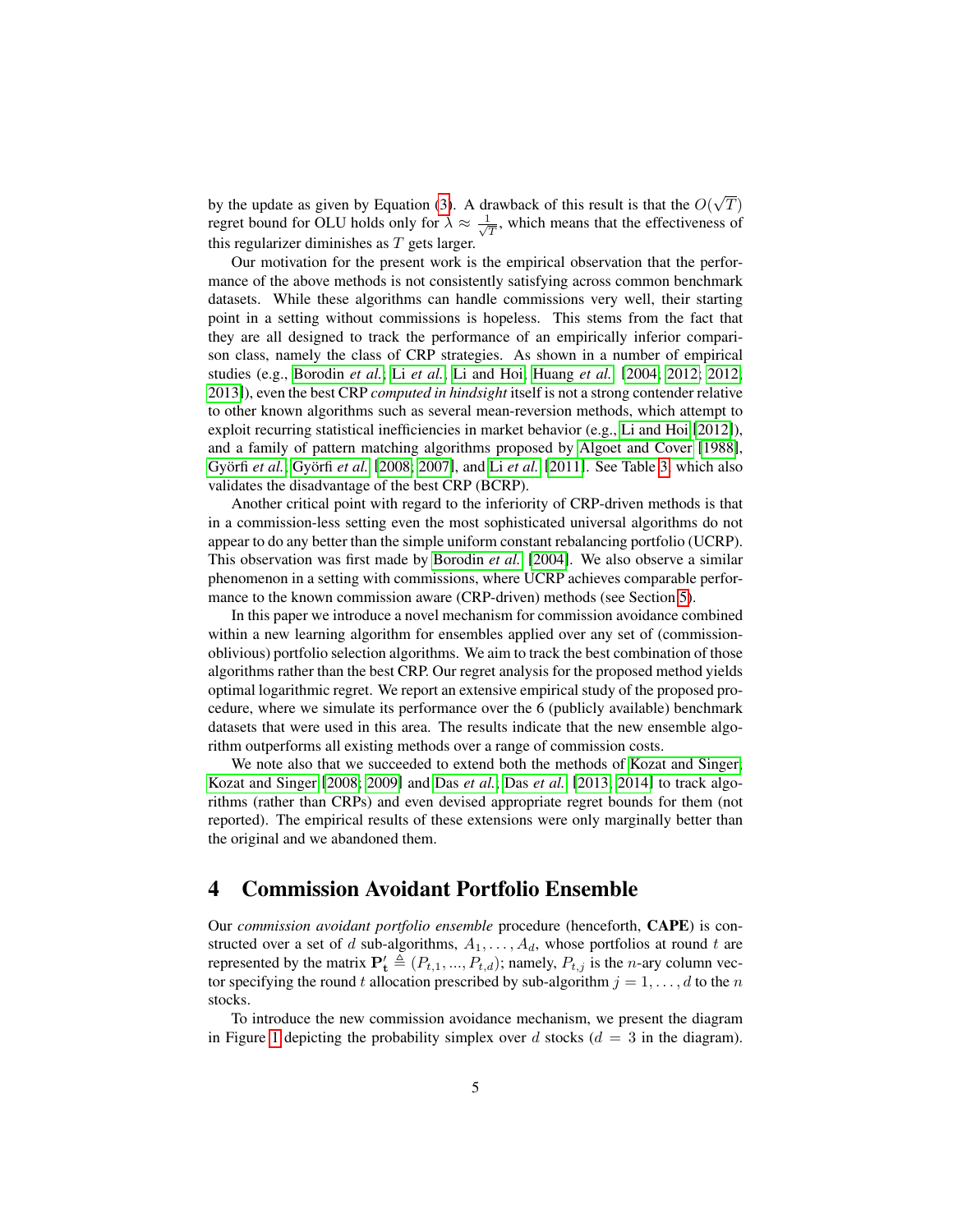

<span id="page-5-0"></span>Figure 1: Inside the stock portfolios simplex (grey triangle) we see the convex hull of round t portfolios of base algorithms (blue pentagon), the convex hull of round  $t + 1$ st portfolios (red pentagon), and the artificial expert extension (pink area A).

Inside the simplex we see conv( $P_t$ ), the convex hull of the d portfolios in  $P_t$  (the blue pentagon, corresponding to 5 base-algorithms in this diagram). Inside conv $(\mathbf{P}_t)$  we see the current portfolio,  $\hat{\mathbf{b}}_t$ , which is depicted inside conv $(\mathbf{P}_t)$  but, of course, may reside outside this pentagon. The convex hull corresponding to the next round of portfolios, conv( $P_{t+1}$ ), is also depicted (the red pentagon). Any convex combination of the d sub-algorithms will naturally yield a stock portfolio residing inside conv $(\mathbf{P}_{t+1})$ , and rebalancing to this next portfolio will incur commissions proportional to at least the distance from  $\hat{\mathbf{b}}_t$  to conv $(\mathbf{P}_{t+1})$ . The idea is to introduce another synthetic expert whose recommended round  $t + 1$ st portfolio is precisely  $\hat{\mathbf{b}}_t$ . This will extend the next round pentagon to be the union of  $conv(P_{t+1})$  and the "avoidance" area called A in the diagram (colored in pink). To this end, we define  $\mathbf{P}_t^+ \triangleq (P_{t,1}, ..., P_{t,d}, \hat{\mathbf{b}}_{t-1}),$ and therefore, the above union is simply conv $(\mathbf{P}_{t+1}^+)$ , which defines the set of feasible choices for our ensemble algorithm for the next round. This revised choice allows CAPE to maintain its current holding and avoid paying commissions. CAPE computes in each round t the next allocation vector  $w_{t+1}$  for each of the d algorithms and the artificial expert,  $w_{t+1} \triangleq (w_1^{t+1}, \ldots, w_{d+1}^{t+1})$ , where the last  $d + 1$ st coordinate is the weight of the artificial expert. Denote by  $\mathbf{w}'_{t+1}$  the projection of  $\mathbf{w}_{t+1}$  over the first d coordinates. The allocation  $w_{t+1}$  is optimized using a regularized online Newton step with the following  $\ell_1$  regularizer:

$$
R(\mathbf{w}'_{t+1}) = ||\mathbf{w}_1^{t+1} + ... + \mathbf{w}_d^{t+1}||_1.
$$

This added penalty encourages CAPE to keep its current holding, thus avoiding com-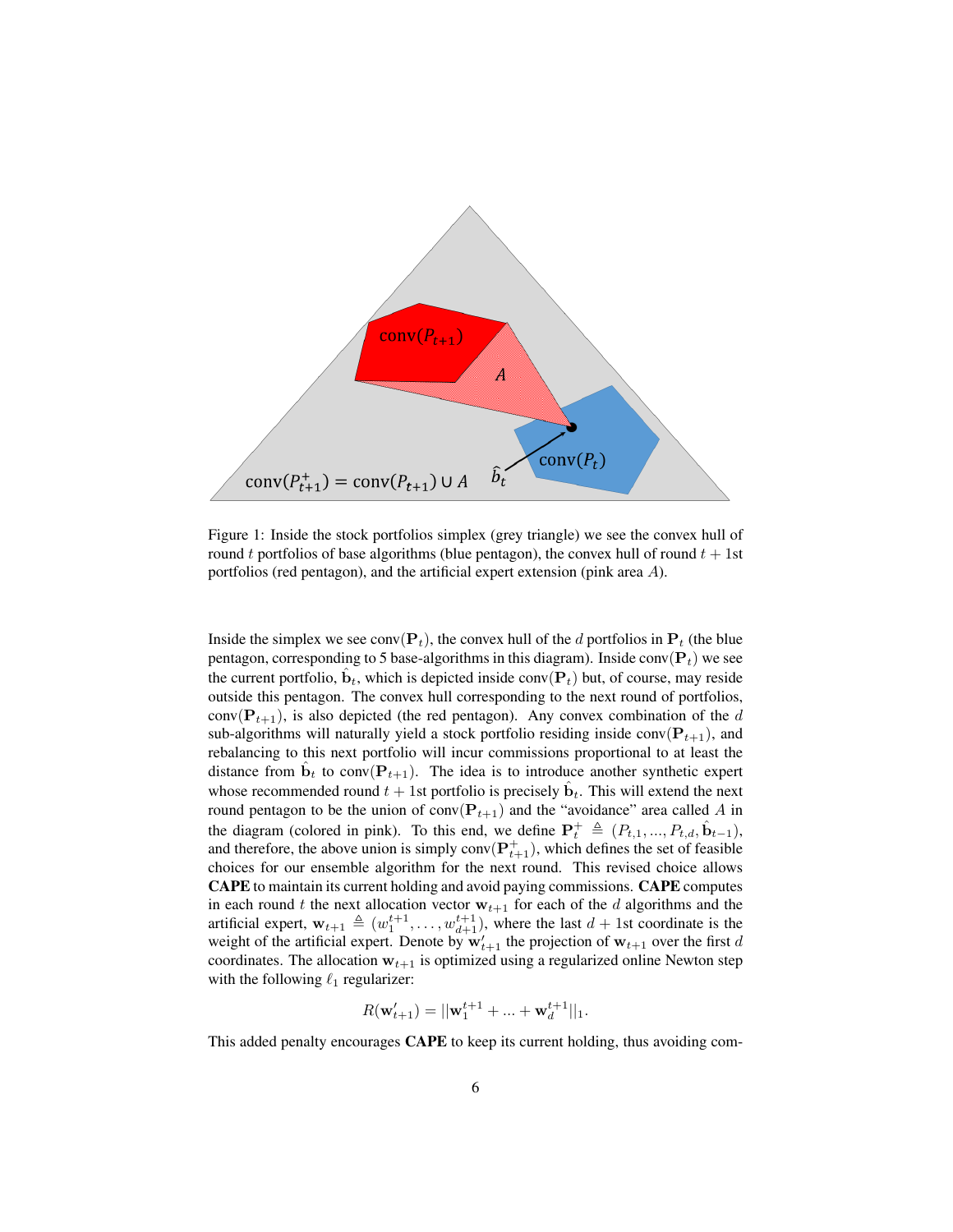#### <span id="page-6-0"></span>Algorithm 1 CAPE

Input: d trading algorithms, Parameters:  $T, \eta, \lambda, \epsilon > 0$ **Initialize:**  $P_1^+$ ,  $w_1 = (\frac{1}{d+1}, ..., \frac{1}{d+1}), A_0 = \epsilon I_{d+1}.$ for  $i = 1$  to  $T$  do **Play**  $w_t$  and suffer loss  $g_t(\mathbf{w}_t) + \lambda R(\mathbf{w}_t)$ **Compute** portfolios  $P_{t+1}$  of base algorithms Add the artificial expert portfolio  $\hat{\mathbf{b}}_t$  to get  $\mathbf{P}_{t+1}^+$ . **Update:**  $A_t = A_{t-1} + \nabla g_t(\mathbf{w}_t)^\mathrm{T} \nabla g_t(\mathbf{w}_t)$  and

$$
\mathbf{w}_{t+1} = \arg\min_{\mathbf{w}\in\mathcal{B}} \{ \langle \nabla g_t(\mathbf{w}_t), \mathbf{w} - \mathbf{w}_t \rangle + \lambda R(\mathbf{w}) + \eta \mathcal{D}_{A_t}(\mathbf{w}||\mathbf{w}_t)) \}
$$

end for

missions. Taking the following  $g_t$  to be our loss function,

<span id="page-6-1"></span>
$$
g_t(\mathbf{w}) \triangleq -\log(\langle \mathbf{X}_t, \mathbf{P}_t^+ \mathbf{w} \rangle), \tag{4}
$$

the regret bound we prove for **CAPE** in Corollary [1](#page-8-1) is with respect to  $w_*$  which minimizes

$$
\sum_{t} g_t(w_*) + \lambda R(w_*),
$$

for a given  $\lambda$ . This optimal static allocation achieves the best possible return with a regularized avoidance of rebalancing. To explain the pseudo-code of CAPE listed in Algorithm [1,](#page-6-0) we require the following definitions and notation. Let  $A \in \mathbb{R}^{n \times n}$  be any positive-definite matrix. For  $x, w \in \mathbb{R}^n$ , the *Bregman divergence* generated by  $F_A(\mathbf{w}) \triangleq \frac{1}{2}\mathbf{w}^T A \mathbf{w}$  is

$$
\mathcal{D}_A(\mathbf{w}||\mathbf{x}) \triangleq \frac{1}{2}||\mathbf{w} - \mathbf{x}||_A^2 = \frac{1}{2}(\mathbf{w} - \mathbf{x})^T A(\mathbf{w} - \mathbf{x}).
$$

We denote by  $I_n$  the unit matrix of order n. For a function  $f : \mathbb{R}^n \to \mathbb{R}$ , we denote by  $\nabla f(\mathbf{w})$  its gradient (if it is differentiable) and by  $f'(\mathbf{w})$  its subgradient.

In each round  $t$ , CAPE first plays (rebalances its portfolio) according to already computed allocation vector  $w_t$  (line 4). In response, the adversary selects a market vector, which determines the following loss,  $g_t(\mathbf{w}_t)$ , as defined in [\(4\)](#page-6-1) (where  $\mathbf{X}_t$  is the market vector selected by the adversary for round t). **CAPE** then receives  $P_{t+1} \in$  $\mathbb{R}^{n \times d}$ , the revised portfolios of its sub-algorithms. Next, CAPE constructs  $\mathbf{P}_{t+1}^+$ , the portfolio matrix augmented with the artificial expert, which is then used to optimize its next round prediction vector using a regularized online Newton step. In order to exploit the exp-concavity of the loss function, CAPE utilizes the curvature of the loss function, as embedded in the matrix  $A_t$ , and then uses the Bregman divergence corresponding to  $A_t$  so as to optimize its prediction based on second order information (Newton step).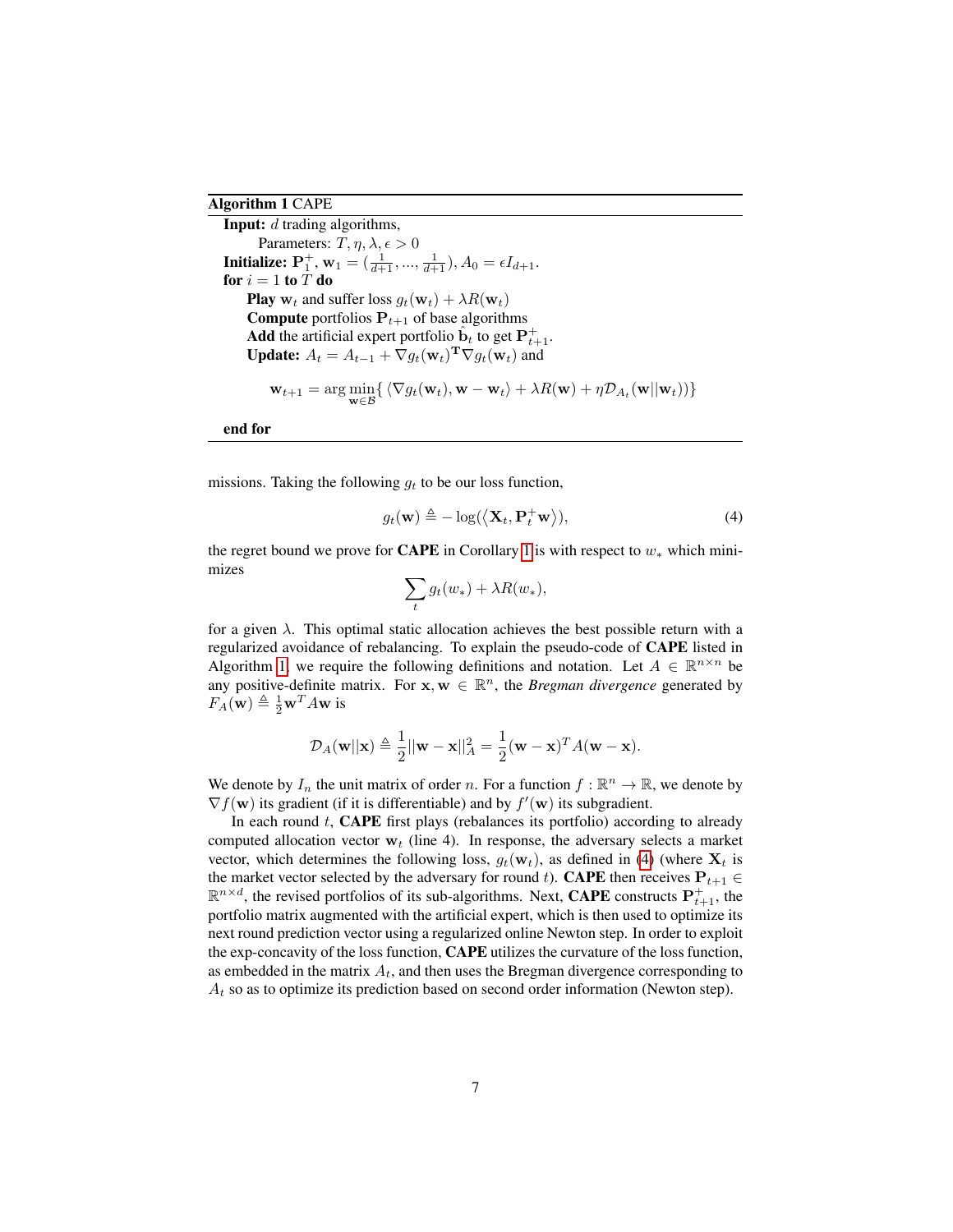#### 4.1 Regret Analysis

Let  $\alpha$  be a positive real. A convex function  $f: \mathbb{R}^n \to \mathbb{R}$  is  $\alpha$ -exp-concave over the convex domain  $\mathcal{B} \subset \mathbb{R}^n$  if the function  $e^{-\alpha f(x)}$  is concave. It is well known that the class of exp-concave functions strictly contains the class of strongly-convex functions. For example, the loss function typically used in OPS,  $f_t(\mathbf{b}) = -\log(\langle \mathbf{b}, \mathbf{X}_t \rangle)$ , is expconcave but not strongly convex.

We conclude this section with two basic lemmas concerning exp-concavity that will be used in the proofs of Lemma [3](#page-8-2) and Theorem [1](#page-8-3) that follow.

**Lemma 1** [\(Hazan](#page-14-11) *et al.* [\[2007\]](#page-14-11)). *Let* f *be an*  $\alpha$ -exp-concave over  $\beta \subset \mathbb{R}^n$  with diameter D, such that  $\forall x \in B$  ,  $||\nabla f(x)||_2 \leq G$ . Then, for  $\eta \leq \frac{1}{2} \min\{\alpha, \frac{1}{4GD}\}\$ , and *for every*  $x, y \in B$ *,* 

$$
f(\mathbf{y}) \ge f(\mathbf{x}) + \langle \nabla f(\mathbf{x}), \mathbf{y} - \mathbf{x} \rangle + \frac{\eta}{2} (\mathbf{y} - \mathbf{x})^T (\nabla f(\mathbf{x}) \nabla f(\mathbf{x})^T) (\mathbf{y} - \mathbf{x}).
$$

**Lemma 2** [\(Hazan](#page-14-11) *et al.* [\[2007\]](#page-14-11)). *Let*  $f_t : \mathbb{R}^n \to \mathbb{R}$  *be*  $\alpha$ -*exp*-concave, and let  $A_t$  *be* as *in Algorithm [1.](#page-6-0) Then, for*  $\eta = \frac{1}{2} \min\{\alpha, \frac{1}{4GD}\}\$  *and*  $\epsilon_0 = \frac{1}{\eta^2 D^2}$ *,* 

$$
\sum_{t=1}^T ||\nabla f_t(\mathbf{w}_t)||_{A_t^{-1}}^2 \le n \log T.
$$

We consider a standard online convex optimization game [\[Zinkevich, 2003\]](#page-15-5) where in each round t the online player selects a point  $w_t$  in a convex set  $\mathcal{B}$ ; then a convex payoff function  $f_t$  is revealed, and the player suffers loss  $f_t(\mathbf{w}_t)$ . In an adversarial setting, where  $f_t$  is selected in the worst possible way, it is impossible to guarantee absolute online performance. Instead, the objective of the online player is to achieve sublinear regret relative to the best choice in hindsight,  $\mathbf{w}_* \triangleq \arg \min_{w \in \mathcal{B}} \sum_t f_t(\mathbf{w}),$ where regret is

$$
\textbf{Regret} \triangleq \sum_{t=1}^T \left( f_t(\mathbf{w}_t) - f_t(\mathbf{w}_*) \right).
$$

The mirror descent algorithm of [Nemirovsky and Yudin](#page-15-6) [\[1985\]](#page-15-6) and [Beck and](#page-13-10) [Teboulle](#page-13-10) [\[2003\]](#page-13-10) for online convex optimization was extended by [Duchi](#page-14-4) *et al.* [\[2010\]](#page-14-4) as follows. Instead of solving in each round

$$
\mathbf{w}_{t+1} = \arg\min_{\mathbf{w}\in\mathbf{K}} \{ \eta \langle \nabla f_t(\mathbf{w}_t), \mathbf{w} - \mathbf{w}_t \rangle + \mathcal{D}(\mathbf{w}||\mathbf{w}_t) \} \},
$$

where  $\mathcal{D}(x||y)$  is the Bregman divergence generated by some strongly convex function  $\psi$ , they proposed to solve

$$
\mathbf{w}_{t+1} = \arg\min_{\mathbf{w}\in\mathbf{K}} \{ \eta \left\langle \nabla f_t(\mathbf{w}_t), \mathbf{w} - \mathbf{w}_t \right\rangle + \eta r(\mathbf{w}) + \mathcal{D}(\mathbf{w}||\mathbf{w}_t) ) \},
$$

where r is some convex function which is not necessarily smooth. They proved that their revised method guarantees  $O(\sqrt{T})$  regret relative to the best choice in hindsight whenever f is convex. Moreover, a sharper  $O(\log T)$  regret bound was shown for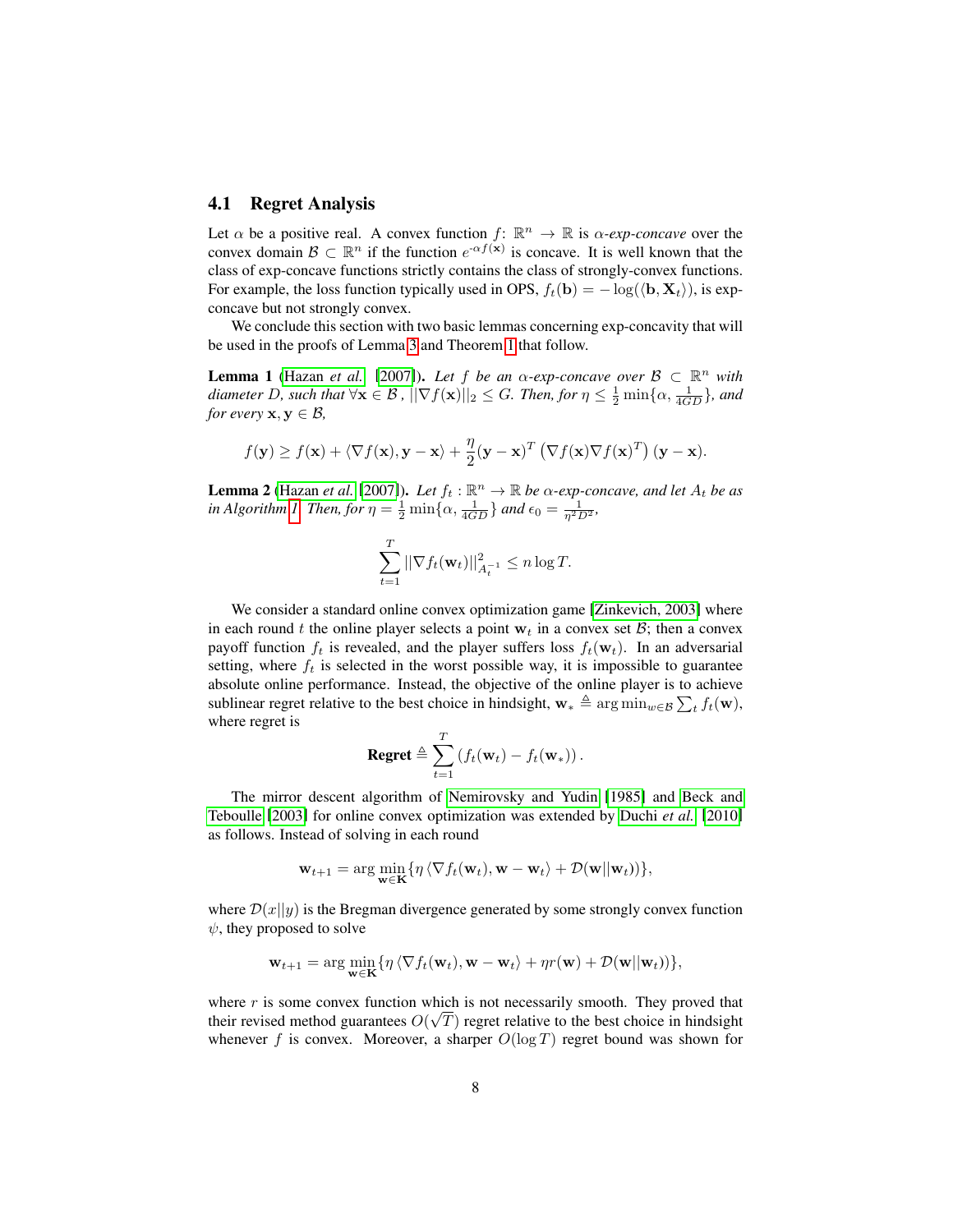*strongly convex* f. This extension, called composite objective mirror descent (CO-MID), opened the door to applications in many fields and, in particular, to the possibility of using an  $L_1$  regularization term, which encourages sparsity. In our regret proof we use a similar analysis and extend the COMID framework to deal with exp-concave loss functions.

We assume throughout w.l.o.g. that  $r(\mathbf{w}) \geq 0$ ,  $r(\mathbf{w}_1) = 0$  and that  $f_t$  is expconcave and twice differentiable.

We state without proof the following results (Lemma [3](#page-8-2) and Theorem [1\)](#page-8-3). Full proofs of these statements will be presented in the long version of this paper.

<span id="page-8-2"></span>**Lemma 3.** Let  $f_t$  be  $\alpha$ -exp-concave over  $\mathcal{B} \subset \mathbb{R}^n$  with diameter D, such that  $\forall w \in \mathcal{B}$ *,*  $||\nabla f(\mathbf{w})||_2 \leq G$ . If  $\mathbf{w}_t$  is the prediction of Algorithm [1](#page-6-0) in round t, then, for  $\eta =$  $\frac{1}{2} \min\{\alpha, \frac{1}{4GD}\}\$ and for any  $\mathbf{w}_* \in \mathcal{B}$ ,

$$
\frac{1}{\eta} \left[ f_t(\mathbf{w}_t) - f_t(\mathbf{w}_*) + r(\mathbf{w}_{t+1}) - r(\mathbf{w}_*) \right] \le
$$
  

$$
\mathcal{D}_{A_{t-1}}(\mathbf{w}_* || \mathbf{w}_t) - \mathcal{D}_{A_t}(\mathbf{w}_* || \mathbf{w}_{t+1}) + \frac{1}{2\eta^2} ||\nabla f_t(\mathbf{w}_t)||_{A_t^{-1}}^2
$$

.

<span id="page-8-3"></span>**Theorem 1.** Let  $f_t$  be  $\alpha$ -exp-concave over  $K \subset \mathbb{R}^n$ ,  $\eta = \frac{1}{2} \min\{\alpha, \frac{1}{4GD}\}\$  and let  $\epsilon_0 = \frac{1}{\eta^2 D^2}$ . If  $(\mathbf{w}_1, \mathbf{w}_2, \dots, \mathbf{w}_T)$  are the predictions of Algorithm [1,](#page-6-0) then for any w<sup>∗</sup> ∈ B*,*

$$
\sum_{t=1}^T \left( f_t(\mathbf{w}_t) + r(\mathbf{w}_t) - f_t(\mathbf{w}_*) - r(\mathbf{w}_*) \right) = O(\log T).
$$

<span id="page-8-1"></span>**Corollary 1.** For Algorithm [1,](#page-6-0) for appropriate<sup>[4](#page-8-4)</sup>  $\epsilon, \eta > 0$ , and every  $\lambda \geq 0$ , for any *fixed point*  $w_* \in \mathcal{B}$ *, it holds that* 

$$
\sum_{t=1}^T g_t(\mathbf{w}_t) + \lambda R(\mathbf{w}) - g_t(\mathbf{w}_*) - \lambda R(\mathbf{w}_*) = O(\log T).
$$

## <span id="page-8-0"></span>5 Empirical Study

In this section we present an empirical study of CAPE, examining how well CAPE controls and operates a set of base-algorithms in comparison to both the base-algorithms themselves as well as the existing competition. We selected the following set of basealgorithms, all of which are implemented in the Li *[et al.](#page-15-7)* [\[2015\]](#page-15-7) OLPS simulator. Unless otherwise specified, all critical parameters of the base-algorithms were set to the default parameters of the simulator in all experiments. We selected the following four base-algorithms:

• Anticor [\[Borodin](#page-13-4) *et al.*, 2004]: one of the first algorithms designed to exploit mean-reversion via (anti) correlation analysis.

<span id="page-8-4"></span><sup>&</sup>lt;sup>4</sup>In our applications we used the parameter  $\epsilon = \eta = 1$ . In general, these parameters can be calibrated according to market variability; see [Agarwal](#page-13-11) *et al.* [\[2006\]](#page-13-11).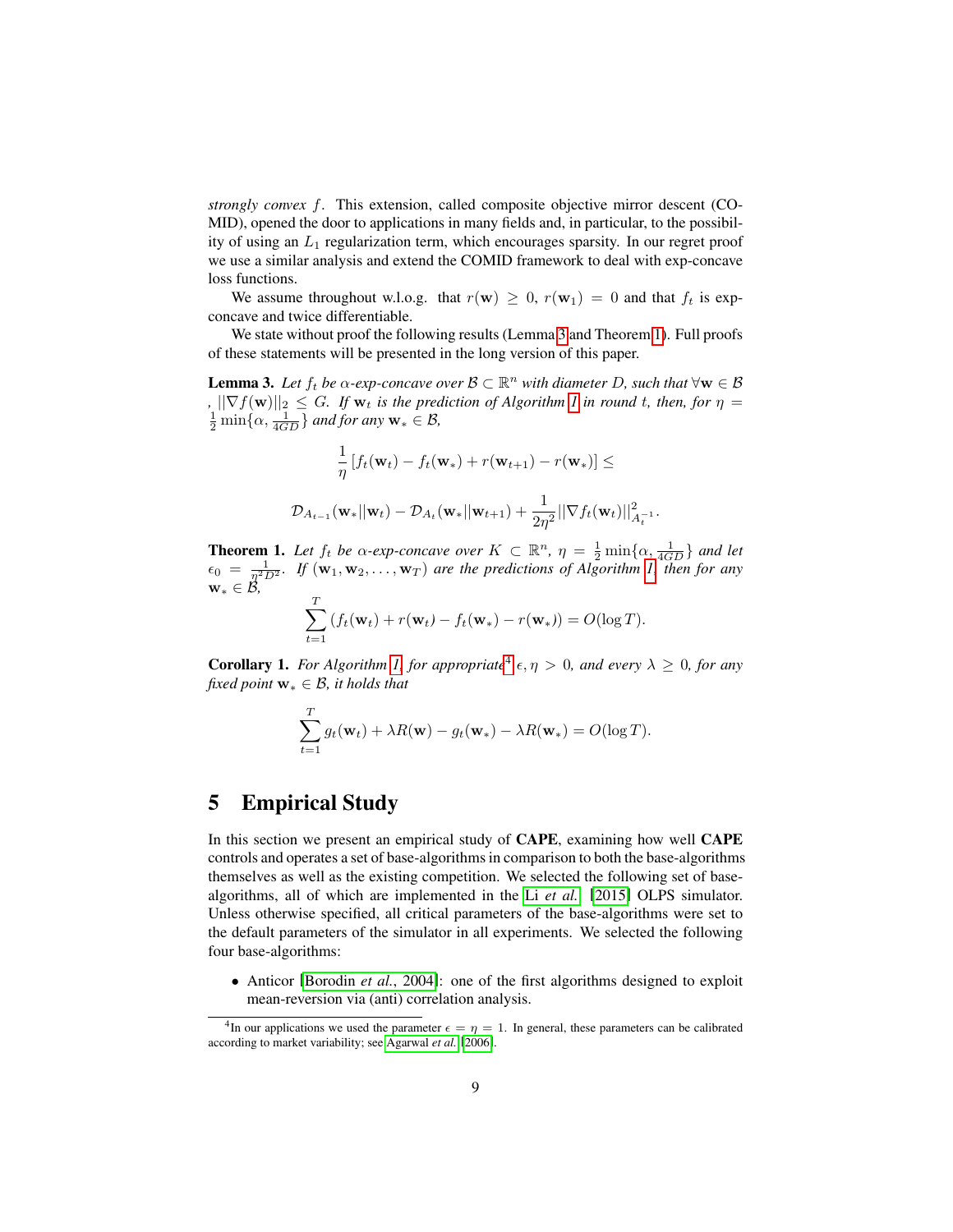| <b>Commission rate Dataset</b> |                      |            |                | <b>Base Algorithms</b> |                          |             | <b>CAPE</b> |            |                      | <b>Other Algorithms</b> |               |                 |
|--------------------------------|----------------------|------------|----------------|------------------------|--------------------------|-------------|-------------|------------|----------------------|-------------------------|---------------|-----------------|
|                                |                      | EG         |                |                        | PAMR Anticor OLMAR Naive |             | WF          | OLU        | <b>SCRP UP</b>       |                         |               | <b>SUP UCRP</b> |
| $\gamma = 0.25\%$              | NYSE-N 28.34 1.67    |            |                | 4.18E3                 | 9.8E4                    | 289         | 407         |            | 18.06 18.94 30.70 NA |                         |               | 28.59           |
|                                | NYSE-O               | 25         | 3.9E10         | 5.8E5                  | 3.3E11                   | 9.4E5       | 5.4E6       |            | 17.49 18.86 20.95 NA |                         |               | 24.9            |
|                                | <b>MSCI</b>          | 0.91       | 0.14           | 1.73                   | 4.67                     | 1.22        | 1.4         | 0.91       | 0.902                | 0.93                    | $0.66$ $0.91$ |                 |
|                                | <b>DJIA</b>          | 0.8        | 0.2            | 1.28                   | 1.47                     | 1.12        | 1.03        | 0.824 0.77 |                      | 0.82                    | 0.70 0.78     |                 |
|                                | <b>TSE</b>           | 1.55       | 23.6           | 13.52                  | 19.25                    | 9.85        | 7.84        | 1.62       | 1.618                | 1.46                    |               | 1.63 1.55       |
|                                | <b>SP500</b>         | 1.59       | 0.3            | 3.08                   | 1.32                     | 2.09        | 2.31        | 1.35       | 1.419                | 1.60                    |               | 1.43 1.60       |
|                                | NYSE-N $ 25.73 \; 0$ |            |                | 82.74                  | 170.1                    | 126.8       | 144.4       | 18.02 18.8 |                      | 29.35 NA                |               | 25.9            |
| $\gamma = 0.5\%$               | NYSE-O               |            | 23.08 1.9E5    | 1.69E4                 | 6.3E8                    | <b>1E5</b>  | 8.6E4       |            | 17.48 18.86          | 19.86 NA                |               | 22.9            |
|                                | <b>MSCI</b>          | 0.9        | 0.14           | 1.08                   | 1.35                     | 1.11        | 1.26        | 0.90       | 0.901                | 0.92                    | $0.56$ 0.9    |                 |
|                                | <b>DJIA</b>          | 0.79       | 0.08           | 1.021                  | 0.88                     | 0.93        | 1.01        | 0.819 0.77 |                      | 0.82                    | $0.67$ 0.78   |                 |
|                                | <b>TSE</b>           | 1.52       | 2.09           | 6.36                   | 5.96                     | 6.4         | 4.33        | 1.63       | 1.617 1.45           |                         |               | 1.61 1.52       |
|                                | <b>SP500</b>         | 1.55       | 0.02           | 1.69                   | 0.38                     | 1.79        | 2.16        | 1.33       | 1.418 1.58           |                         |               | 1.39 1.56       |
| $\gamma = 0.75\%$              | $NYSE-N$ 23.44 0     |            |                | 1.62                   | $0.2\,$                  | 55.6        | 65.66       |            | 18.01 18.65 28.45 NA |                         |               | 23.4            |
|                                | NYSE-O               | 21.30 1.14 |                | 465                    | 1.1E <sub>6</sub>        | 1.1E4 4.1E3 |             |            | 17.47 18.86          | 19.01 NA                |               | 21              |
|                                | <b>MSCI</b>          | 0.89       | $\theta$       | 0.67                   | 0.36                     | 0.75        | 1.16        | 0.90       | 0.90                 | 0.92                    |               | 0.54 0.89       |
|                                | <b>DJIA</b>          | 0.78       | 0.03           | 0.8                    | 0.36                     | 0.78        | 0.98        | 0.77       | 0.81                 | 0.59                    | $0.67$ 0.78   |                 |
|                                | TSE                  | 1.49       | 0.1            | 2.99                   | 1.83                     | 4.15        | 2.85        | 1.61       | 1.617 1.43           |                         |               | 1.58 1.48       |
|                                | <b>SP500</b>         | 1.51       | $\theta$       | 0.92                   | 0.1                      | 1.52        | 2.01        | 1.33       | 1.416                | 1.57                    |               | 1.35 1.52       |
| $\gamma=1\%$                   | NYSE-N               | $21.36\ 0$ |                | 0.03                   | $\theta$                 | 24.36       | 36          | 17.98 18.6 |                      | 26.37 NA                |               | 21.2            |
|                                | NYSE-O               | $19.66\ 0$ |                | 13.09                  | 2.1E3                    | 1.2E3       | 440.73      | 17.4       | 18.82                | 18.23 NA                |               | 19.4            |
|                                | <b>MSCI</b>          | 0.88       | $\Omega$       | 0.42                   | 0.1                      | 0.75        | 1.01        | 0.90       | 0.90                 | 0.91                    | 0.44 0.88     |                 |
|                                | <b>DJIA</b>          | 0.77       | 0.01           | 0.64                   | 0.1                      | 0.65        | 0.92        | 0.76       | 0.77                 | 0.81                    | $0.55$ 0.78   |                 |
|                                | TSE                  | 1.45       | 0.01           | 1.41                   | 0.56                     | 2.5         | 1.69        | 1.61       | 1.616                | 1.43                    |               | 1.57 1.45       |
|                                | <b>SP500</b>         | 1.47       | $\overline{0}$ | 0.5                    | 0.03                     | 1.3         | 1.82        | 1.33       | 1.415 1.52           |                         |               | 1.34 1.48       |

<span id="page-9-0"></span>Table 1: Cumulative wealth of CAPE, its base algorithms and other known commission aware algorithms

- Passive Aggressive Mean-Reversion (PAMR) [Li *et al.*[, 2012\]](#page-15-3): designed to exploit mean-reversion using "passive-aggressive" learning [\[Crammer](#page-13-12) *et al.*, 2006].
- Online Moving Average Reversion (OLMAR) [\[Li and Hoi, 2012\]](#page-14-3): designed to exploit mean-reversion based on moving average predictions. OLMAR is known to be a strong performer in many benchmark datasets.
- Exponentiated Gradient (EG) [\[Helmbold](#page-14-0) *et al.*, 1998]: one of the early universal algorithms. This algorithm is CRP-driven and as mentioned above, is not expected to serve as a useful ingerdient in our ensemble. It is included to validate CAPE's ability to avoid its portfolio recommendations.

In addition we compare performance to the following 5 algorithms, all discussed in Section [3:](#page-3-1)

• UP: universal portfolios with commissions of [Cover;](#page-13-0) [Cover and Ordentlich](#page-13-8) [\[1991;](#page-13-0)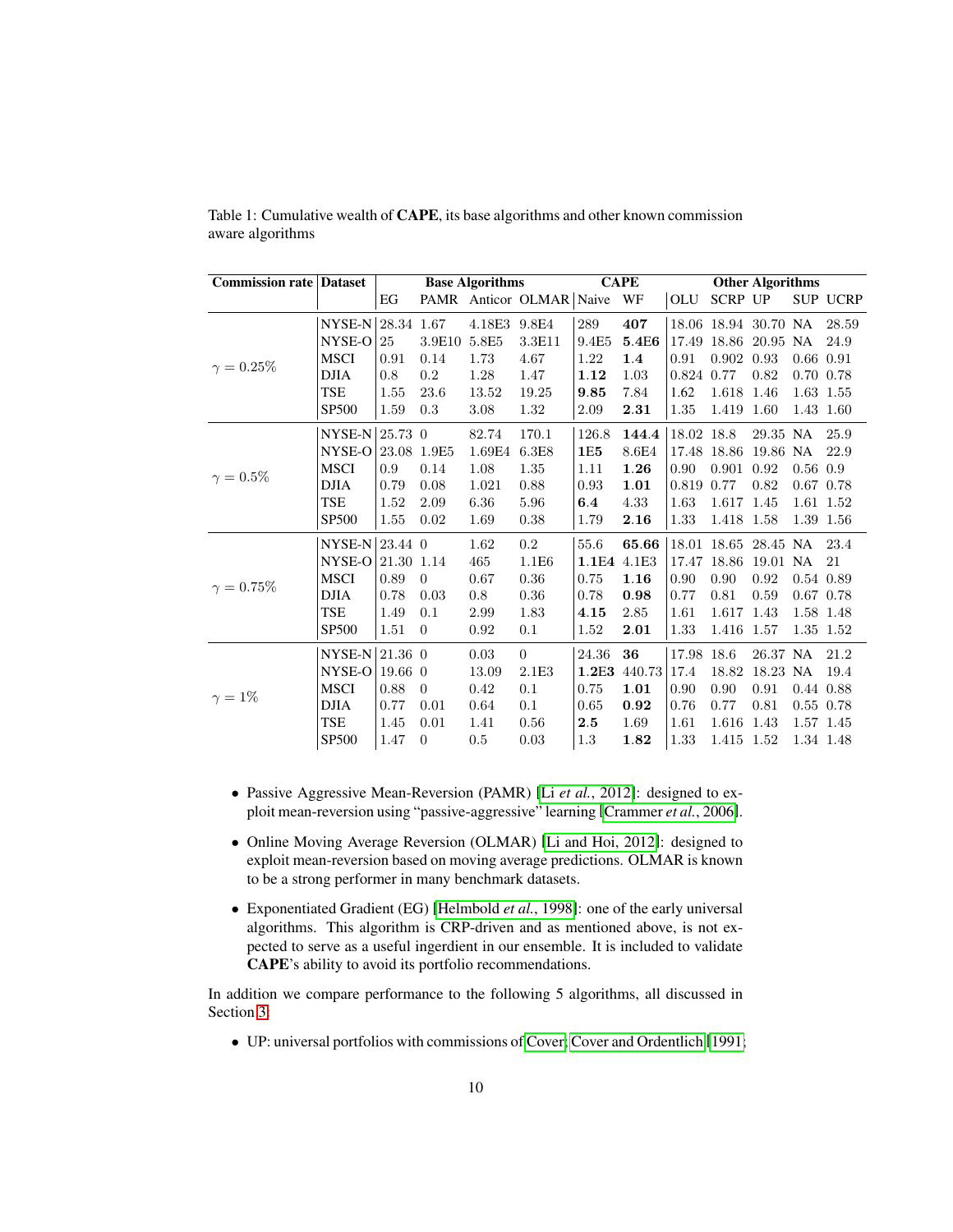<span id="page-10-0"></span>Table 2: Some properties of the datasets

| <b>DATASET</b> | STARTING DAY | $#$ DAYS | $#$ STOCKS |
|----------------|--------------|----------|------------|
| NYSE-N         | 1/1/1983     | 6431     | 23         |
|                |              |          |            |
| NYSE-O         | 7/3/1962     | 5651     | 36         |
| <b>MSCI</b>    | 4/1/2006     | 1043     | 24         |
| DJIA           | 1/14/2001    | 507      | 30         |
| <b>TSE</b>     | 1/4/1994     | 1258     | 88         |
| <b>SP500</b>   | 1/2/1998     | 1276     | 25         |

[1996\]](#page-13-8). To the best of our knowledge, this is the first online portfolio selection algorithm that was considered and analyzed with commissions, by [Blum and Kalai](#page-13-5) [\[1999\]](#page-13-5).

- SCRP: semi-constant rebalanced portfolios of [Kozat and Singer](#page-14-1) [\[2011\]](#page-14-1). This algorithm is an ensemble of sequences of constant rebalancing portfolios each diluting the number of allowed trading rounds.
- SUP: An extension of SCRP; instead of following a fixed CRP, it follows BCRP [\[Huang](#page-14-8) *et al.*, 2015].
- OLU: utilizes gradient steps with an added  $\ell_1$  regularization term to encourage "lazy" portfolio updates [Das *et al.*[, 2013\]](#page-13-1).
- UCRP: The uniform CRP. This is a fixed uniform rebalancing, which is obviously a naive commission-oblivious benchmark.

We experimented with the 6 datasets that were used in the relevant literature (and appear in the public domain). These datasets span several types of market conditions, number of stocks, and total trading periods. It is worth noting that the hardest set to profitably trade (using a long-only portfolio selection algorithm) among the six is DJIA (the Dow Jones Industrial Average), which captures a bear market where 25 of the 30 DJIA stocks declined. Some properties of these sets are summarized in Table [2.](#page-10-0)

Before presenting the results with commissions, we refer the reader to the interesting performance of the base-algorithms without commissions as summarized in Table [3.](#page-11-0) With the exception of one crash of PAMR in the DJIA set, the three meanreverting algorithms achieve unrealistically outstanding results and clearly outperform EG and BCRP by a wide margin. This heavenly success is almost completely elimi-nated when introducing commissions (see below).<sup>[5](#page-10-1)</sup>

Each dataset was considered with four commission rates ( $\gamma$ ): 0.25%, 0.5%, 0.75%, and 1.00%.<sup>[6](#page-10-2)</sup> Table [1](#page-9-0) summarizes the results of our experiments, where cumulative

<span id="page-10-1"></span><sup>&</sup>lt;sup>5</sup>The performance on the NYSE-O dataset (which for years served as the only benchmark dataset in this area) remains excellent, for the most part. We note that this dataset is believed to suffer from extreme survival bias.

<span id="page-10-2"></span><sup>&</sup>lt;sup>6</sup>At the time of writing, there are deep discount brokers, such as Interactive Brokers, whose maximal rate (all included) is 0.5%. These high rates will be incurred when trading very cheap stocks. Significantly better rates can be obtained when trading highly priced stocks and through rebates received for large volumes.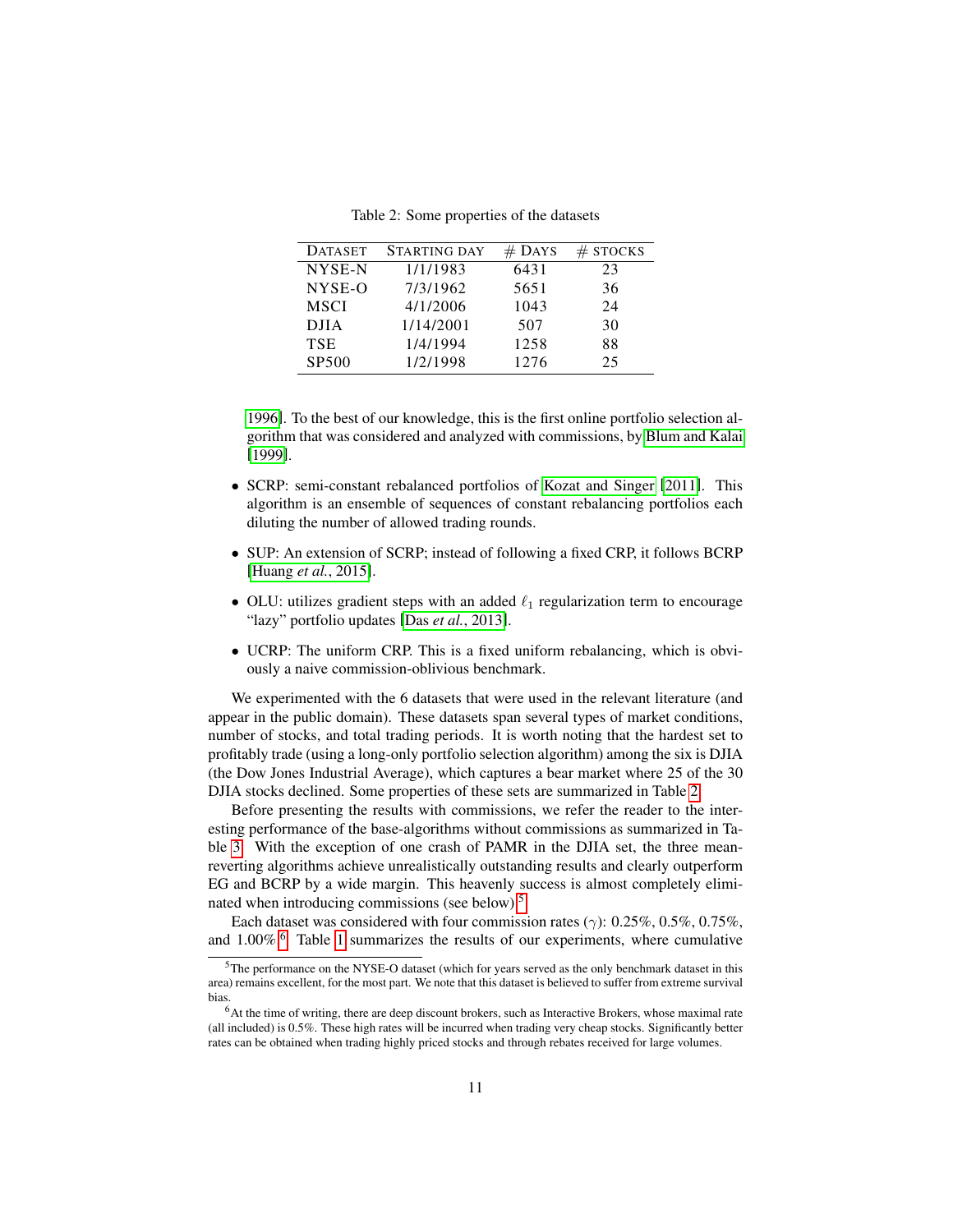<span id="page-11-0"></span>

| <b>DATASET</b> | EG    | <b>BCRP</b> | ANTICOR PAMR OLMAR |       |      |
|----------------|-------|-------------|--------------------|-------|------|
| NYSE-N         | 31    | 119.8       | 6.2E6              | 1.2E6 | 4E8  |
| NYSE-O         | 27.09 | 250.6       | 2.4E8              | 5E15  | 6E16 |
| <b>MSCI</b>    | 0.92  | 1.5         | 3.2                | 15.2  | 14.8 |
| <b>DJIA</b>    | 0.8   | 1.24        | 2.29               | 0.68  | 2.7  |
| <b>TSE</b>     | 1.59  | 6.78        | 39.36              | 264.8 | 69.9 |
| SP500          | 1.63  |             | 5.9                | 5.1   | 16.9 |

Table 3: No commissions: known CRP-based and other (mean-reverting) algorithms

wealth is reported.[7](#page-11-1)[8](#page-11-2) Each row in this table corresponds to a different market and commission rate  $(\gamma)$ , and columns correspond to algorithms. The first block of columns corresponds to the base-algorithms, the second block to CAPE, and the last block to the known (commission aware) methods.

Observing first the known methods (third block), we see that all of them are extremely resilient to commissions in this range. However, their performance is not at all superior to that of the simple uniform-CRP (UCRP), which is among the winners in several datasets. Similar observations were previously made in a setting without commissions where UCRP achieved near identical results to CRP-driven algorithms such as UP and EG [\[Borodin](#page-13-4) *et al.*, 2004]. Next, consider the first block containing the (known) base-algorithms. With the exception of EG (CRP-driven), all the algorithms crash completely with increasing commission rates on a majority of the datasets.

For CAPE we present two sets of results, based on two different approaches for setting its hyper-parameter  $\lambda$ . The first one, called 'Naive', is based on a naive assignment,  $\lambda = 0.005$ , fixed over all datasets and all commission rates.<sup>[9](#page-11-3)</sup> Obviously, one cannot except to find one "universal"  $\lambda$  that will fit all these datasets and commission rates. Therefore, we also considered a more pragmatic approach where we dynamically calibrated the choice of  $\lambda$ . We thus present another set of results for **CAPE** in which this parameter was dynamically optimized using a standard walk-forward procedure [\[Pardo, 1992\]](#page-15-8), whereby  $\lambda$  was sequentially optimized w.r.t. cumulative wealth for the next period over a sliding window of the previous  $w$  periods. This setting is called "WF" (walk forward). The WF setting was applied with a fixed  $w = 25$  for all datasets and commission rates. To assess the criticality of this choice we conducted a sensitivity analysis where we computed the sensitivity of total cumulative wealth with respect to choices of window size  $w \in [10, 50]$  on two entire datasets. The resulting sensitivity graphs are shown in Figure [2.](#page-12-0) It is evident that overall performance is relatively stable as a function of w over these sets.

<span id="page-11-1"></span><sup>&</sup>lt;sup>7</sup>While risk-adjusted measures such as the Sharpe ratio are important as well, the total cumulative wealth has the same scale of the commission paid. In the full version we will also report on other performance measures.

<span id="page-11-2"></span><sup>&</sup>lt;sup>8</sup>NYSE-X results for the SUP algorithm could not be completed for the ICML deadline. This algorithm requires huge computational resources and over 72 computation hours were not sufficient to complete these runs in time.

<span id="page-11-3"></span><sup>&</sup>lt;sup>9</sup>This rather arbitrary choice was based on a preliminary examination where we roughly estimated the dynamic range of  $\lambda$  to be [0, 0.05] over the first dataset.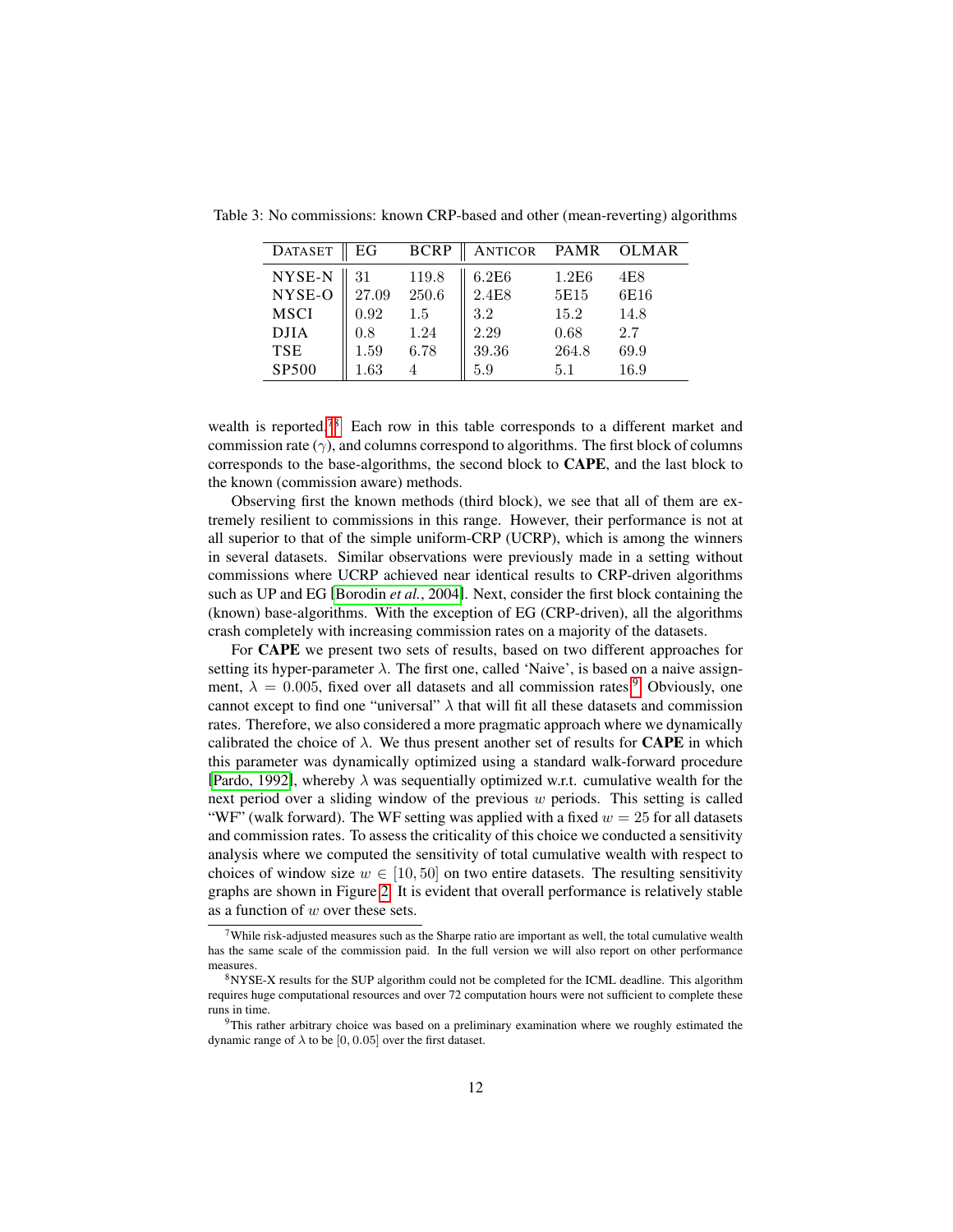Examining first the Naive results (with a fixed  $\lambda$ ), we see that **CAPE** outperforms the existing methods with commission rates 0.25% and 0.5% but performance deteriorates with the higher rates, which are likely to require stronger regularization (larger  $\lambda$ ). In the second WF setting (walk-forward) **CAPE** impressively outperforms all competing methods on all datasets. Moreover, it is evident that CAPE successfully exploits the base algorithms even in cases where all of them crash. See for example the MSCI dataset with  $\gamma = 0.75\%, 1\%$ .

We examined the portfolio composition of **CAPE** over its base algorithms throughout the runs. In all datasets and commission rates CAPE allocated nearly all its "nonstatic" weight (not allocated to the artificial expert) to the two top performing base algorithms, which were almost always among the three mean-reverting algorithms (OL-MAR, Anticor and PAMR). The weight allocation for EG was negligible through most of the trading periods. This behavior is consistent with the underlying idea behind CAPE, which is constructed to receive its portfolio recommendations from top performing (without commission) base algorithms. Indeed, for the most part CRP-driven algorithms such as EG should not be tracked if money is to be made.



<span id="page-12-0"></span>Figure 2: Wealth sensitivity to window size on two datasets

# 6 Concluding Remarks

We presented an ensemble learning strategy for portfolio selection algorithms. As far as we know this is the first commission-aware method designed to exploit any given set of (commission-oblivious) algorithms beyond CRPs in an online adversarial setting. Our learning algorithm extends COMID to accommodate exp-concave functions, and using Newton steps we achieve logarithmic regret bound for our procedure. The demonstrated empirical performance improves the state-of-the-art across the board, both in terms of datasets and commission rate range.

An important challenge would be to combine effective mechanisms to dynamically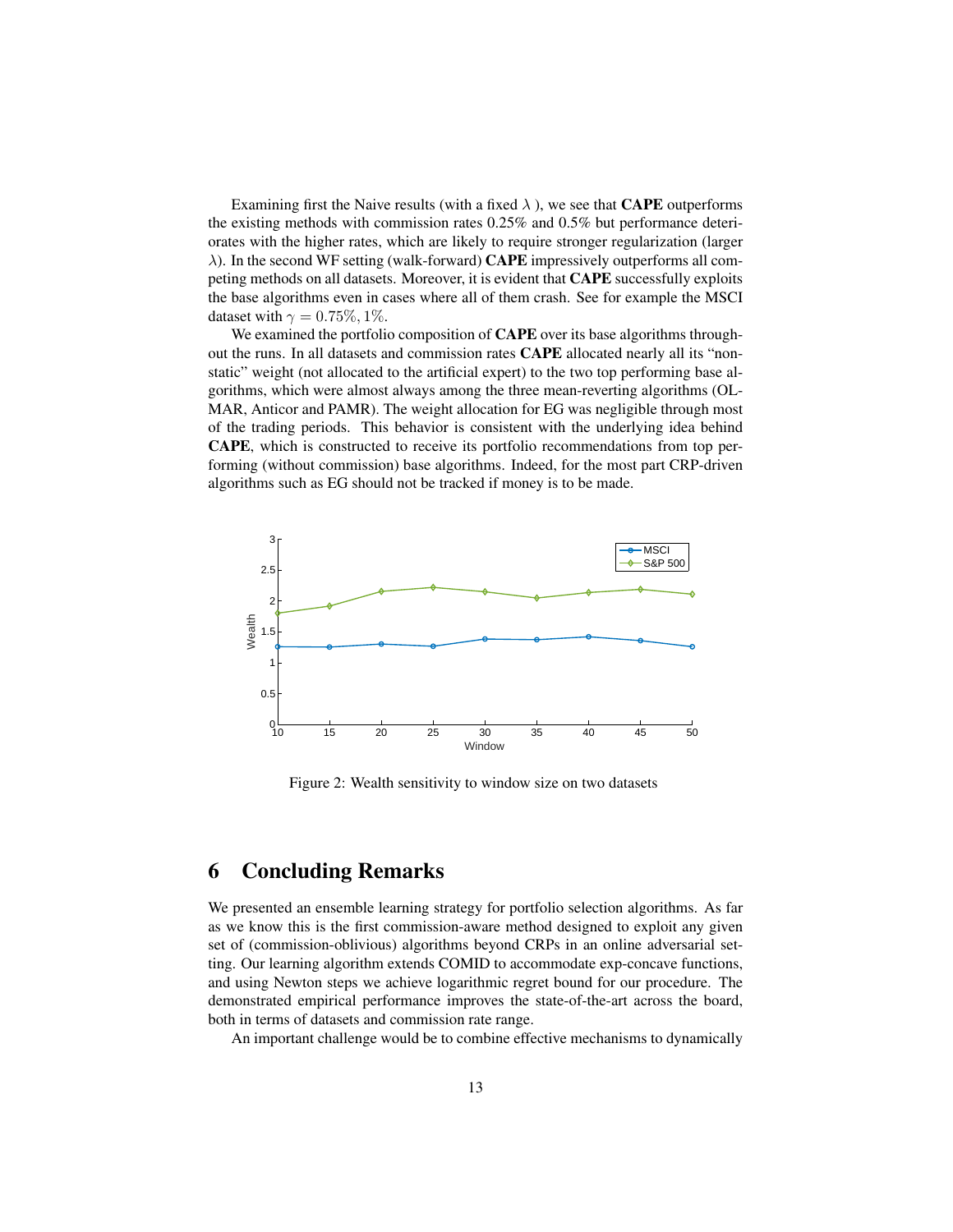control *risk*. However, within a *regret minimization* framework, like the one we consider here, this challenge is highlighted by the impossibility of achieving sub-linear regret in the adversarial setting with respect to risk adjusted measures such as the Sharpe ratio [\[Even-Dar](#page-14-12) *et al.*, 2006].

## References

- <span id="page-13-11"></span>[Agarwal *et al.*, 2006] A. Agarwal, E. Hazan, S. Kale, and R.E. Schapire. Algorithms for portfolio management based on the newton method. In *Proceedings of the 23rd International Conference on Machine Learning*, pages 9–16. ACM, 2006.
- <span id="page-13-9"></span>[Algoet and Cover, 1988] P.H. Algoet and T.M. Cover. Asymptotic optimality and asymptotic equipartition properties of log-optimum investment. *The Annals of Probability*, pages 876–898, 1988.
- <span id="page-13-10"></span>[Beck and Teboulle, 2003] A. Beck and M. Teboulle. Mirror descent and nonlinear projected subgradient methods for convex optimization. *Operations Research Letters*, 31(3):167–175, 2003.
- <span id="page-13-5"></span>[Blum and Kalai, 1999] A. Blum and A. Kalai. Universal portfolios with and without transaction costs. *Machine Learning*, 35(3):193–205, 1999.
- <span id="page-13-6"></span>[Borodin and El-Yaniv, 2005] A. Borodin and R. El-Yaniv. *Online Computation and Competitive Analysis*. Cambridge University Press, 2005.
- <span id="page-13-4"></span>[Borodin *et al.*, 2004] A. Borodin, R. El-Yaniv, and V. Gogan. Can we learn to beat the best stock? *Journal of Artificial Intelligence Research*, pages 579–594, 2004.
- <span id="page-13-3"></span>[Cesa-Bianchi and Lugosi, 2006] N. Cesa-Bianchi and G. Lugosi. *Prediction, Learning, and Games*. Cambridge University Press, 2006.
- <span id="page-13-8"></span>[Cover and Ordentlich, 1996] T.M. Cover and E. Ordentlich. Universal portfolios with side information. *IEEE Transactions on Information Theory*, 42(2):348–363, 1996.
- <span id="page-13-0"></span>[Cover, 1991] T.M. Cover. Universal portfolios. *Mathematical Finance*, 1(1):1–29, 1991.
- <span id="page-13-12"></span>[Crammer *et al.*, 2006] K. Crammer, O. Dekel, J. Keshet, S. Shalev-Shwartz, and Y. Singer. Online passive-aggressive algorithms. *The Journal of Machine Learning Research*, 7:551–585, 2006.
- <span id="page-13-1"></span>[Das *et al.*, 2013] P. Das, N. Johnson, and A. Banerjee. Online lazy updates for portfolio selection with transaction costs. In *AAAI*, 2013.
- <span id="page-13-2"></span>[Das *et al.*, 2014] P. Das, N. Johnson, and A. Banerjee. Online portfolio selection with group sparsity. In *28th AAAI Conference on Artificial Intelligence*, 2014.
- <span id="page-13-7"></span>[Davis and Norman, 1990] M.H.A. Davis and A.R. Norman. Portfolio selection with transaction costs. *Mathematics of Operations Research*, 15(4):676–713, 1990.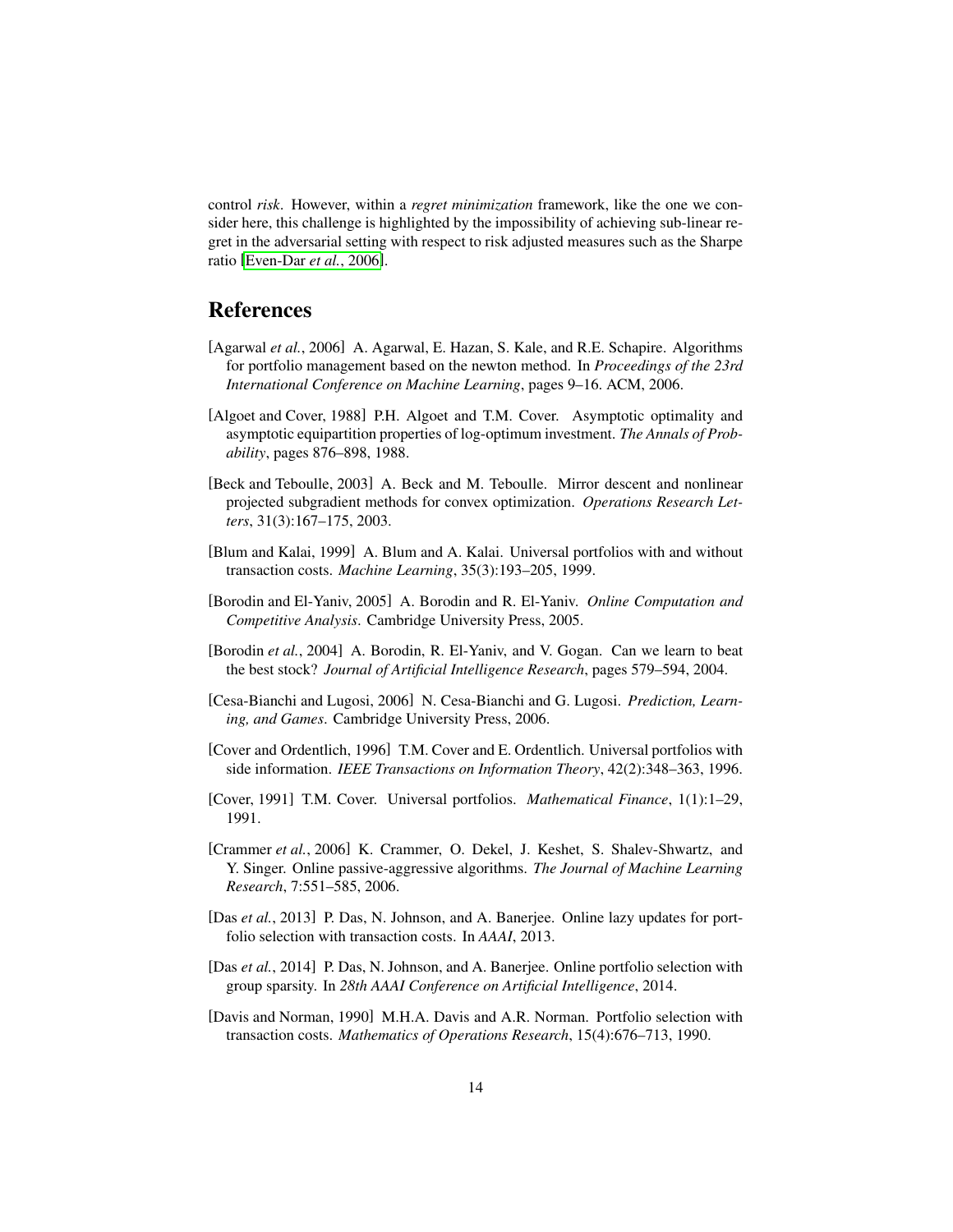- <span id="page-14-4"></span>[Duchi *et al.*, 2010] J.C. Duchi, S. Shalev-Shwartz, Y. Singer, and A .Tewari. Composite objective mirror descent. In *COLT*, pages 14–26, 2010.
- <span id="page-14-12"></span>[Even-Dar *et al.*, 2006] E. Even-Dar, M. Kearns, and J. Wortman. Risk-sensitive online learning. In *Algorithmic Learning Theory*, pages 199–213. Springer, 2006.
- <span id="page-14-10"></span>[Györfi et al., 2007] L. Györfi, A. Urbán, and I. Vajda. Kernel-based semi-log-optimal empirical portfolio selection strategies. *International Journal of Theoretical and Applied Finance*, 10(03):505–516, 2007.
- <span id="page-14-9"></span>[Györfi *et al.*, 2008] L. Györfi, F. Udina, and H. Walk. Nonparametric nearest neighbor based empirical portfolio selection strategies. *Statistics & Decisions, International Mathematical Journal for Stochastic Methods and Models*, 26(2):145–157, 2008.
- <span id="page-14-11"></span>[Hazan *et al.*, 2007] E. Hazan, A. Agarwal, and S. Kale. Logarithmic regret algorithms for online convex optimization. *Machine Learning*, 69(2-3):169–192, 2007.
- <span id="page-14-0"></span>[Helmbold *et al.*, 1998] D.P. Helmbold, R.E. Schapire, Y. Singer, and M.K. Warmuth. On-line portfolio selection using multiplicative updates. *Mathematical Finance*, 8(4):325–347, 1998.
- <span id="page-14-2"></span>[Huang *et al.*, 2013] D. Huang, J. Zhou, B. Li, S.C.H. Hoi, and S. Zhou. Robust median reversion strategy for on-line portfolio selection. In *Proceedings of the 23th International Joint Conference on Artificial Intelligence*, pages 2006–2012. AAAI Press, 2013.
- <span id="page-14-8"></span>[Huang *et al.*, 2015] D. Huang, Y. Zhu, B. Li, S. Zhou, and S.C.H. Hoi. Semi-universal portfolios with transaction costs. *to be appear on the International Joint Conference on Artificial Intelligence*, 2015.
- <span id="page-14-5"></span>[Konno and Wijayanayake, 2001] H. Konno and A. Wijayanayake. Portfolio optimization problem under concave transaction costs and minimal transaction unit constraints. *Mathematical Programming*, 89(2):233–250, 2001.
- <span id="page-14-6"></span>[Kozat and Singer, 2008] S.S. Kozat and A.C. Singer. Universal switching portfolios under transaction costs. In *IEEE International Conference on Acoustics, Speech and Signal Processing*, pages 5404–5407. IEEE, 2008.
- <span id="page-14-7"></span>[Kozat and Singer, 2009] S.S. Kozat and A.C. Singer. Switching strategies for sequential decision problems with multiplicative loss with application to portfolios. *IEEE Transactions on Signal Processing*, 57(6):2192–2208, 2009.
- <span id="page-14-1"></span>[Kozat and Singer, 2011] S.S. Kozat and A.C. Singer. Universal semiconstant rebalanced portfolios. *Mathematical Finance*, 21(2):293–311, 2011.
- <span id="page-14-3"></span>[Li and Hoi, 2012] B. Li and S.C.H. Hoi. On-line portfolio selection with moving average reversion. In *Proceedings of the 29th International Conference on Machine Learning (ICML-12)*, pages 273–280, 2012.